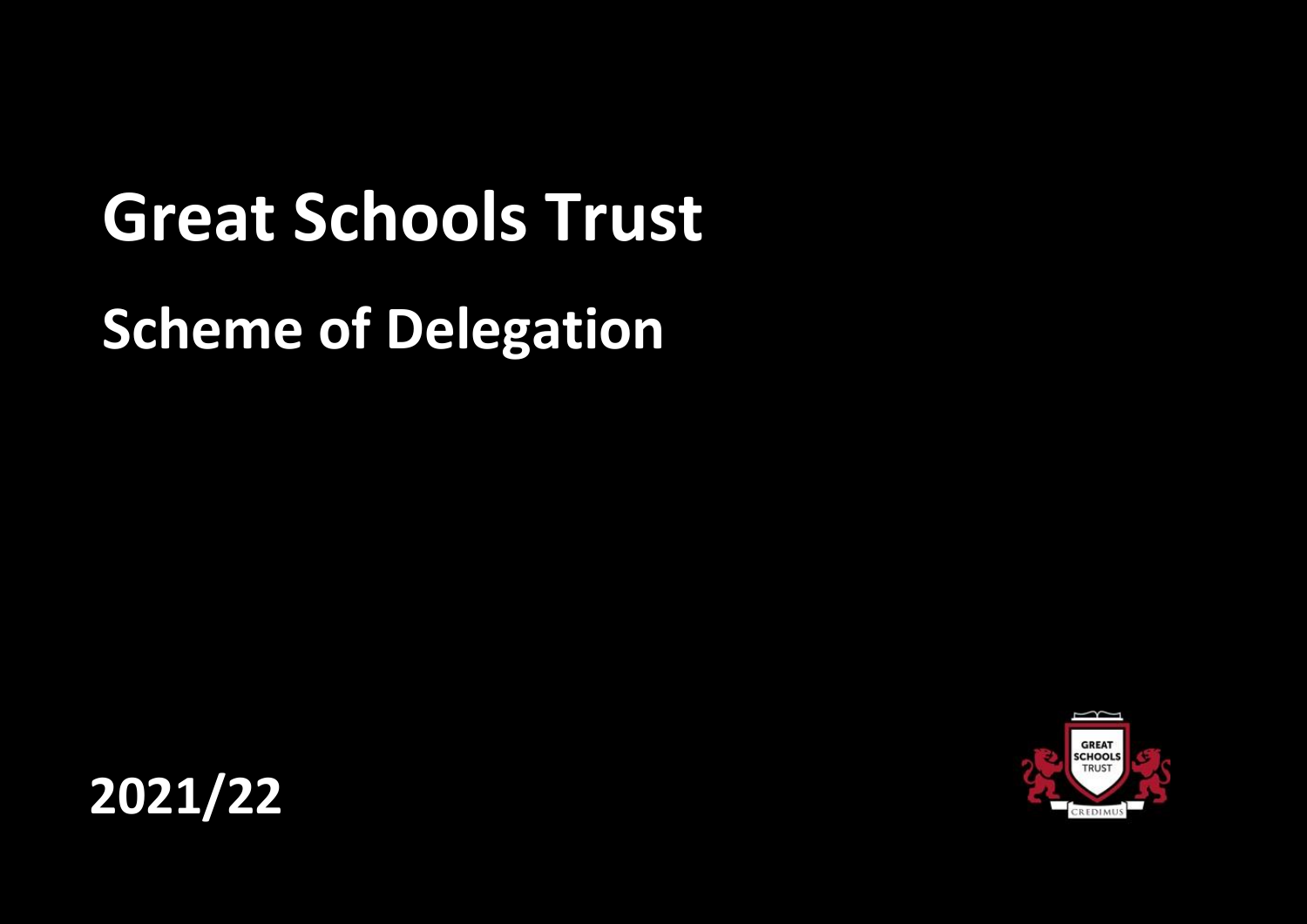

### **Rationale**

The underlying principles for this Scheme of Delegation are:

The Trust Board:

- 1. Remains true to its vision, mission, values, aims and objectives in the pursuit of bringing together a family of 'schools of character'
- 2. Is mindful that it is publically funded and that having a strong system of financial management and control is essential for the overall success of the trust
- 3. Acknowledges that its function is to ensure that all statutory obligations are met in each academy within the family
- 4. Believes that the Members of each Local Academy Council are best able to service the needs of their Academy and their local community.
- 5. Intends to be as light-touch as possible within the Scheme of Delegation in order for Local Academy Council can work with its academy in making decisions at a local level to fully meet the needs of the students and the local community
- 6. Believes that all academies within the family are in a partnership of equals irrespective of their length of membership or Ofsted judgement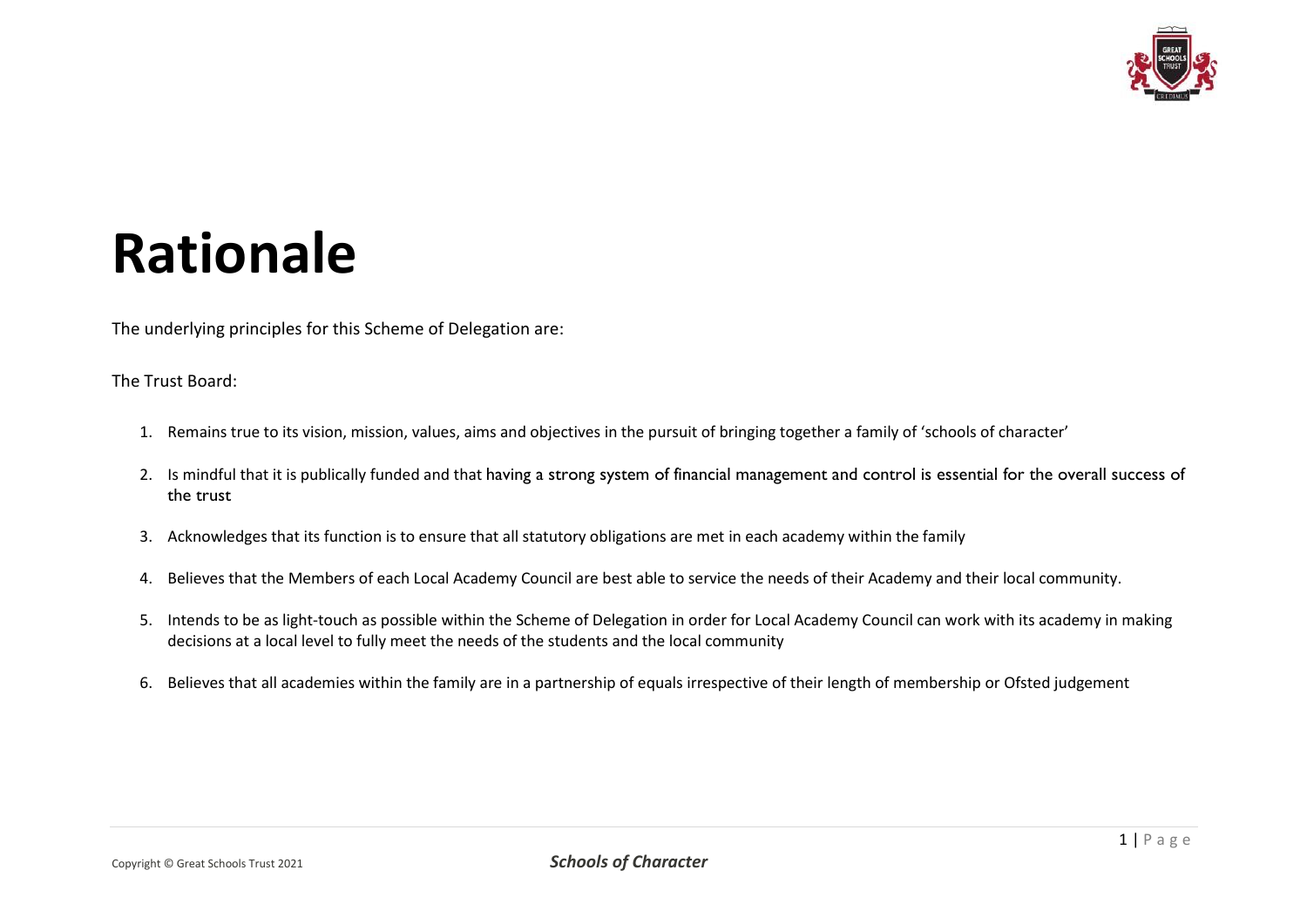

### **The Great Schools Trust**

#### **Vision statement**

The Great Schools Trust seeks to:

- Develop, through the application of its 'character through leadership' philosophy, a family of excellent 'world class' academies that allow all pupils, irrespective of their starting point or background, to access university or a career of their choice and succeed in life
- Serve as a catalyst and model for system-wide reform that will allow more children to access high-quality education and gain greater success in life.

#### **The mission of each of our academies**

To develop in each of our pupils the academic skills, intellectual habits, qualities of character and leadership traits that are necessary to succeed at all levels and become successful citizens in tomorrow's world.

#### **The ASPIRE code**

All of our academies are 'values led' and follow the Trust's ASPIRE code. Through this code we strive to encourage: **A**spiration **A**chievement **S**elf-awareness **P**rofessionalism **I**ntegrity **R**espect **E**ndeavour

#### **Our fundamental principles**

- We are fully inclusive and welcome children from vulnerable groups, e.g. FSM, SEND, LAC etc.
- We believe that all of our children can, and should, succeed and that it is the Trust's responsibility to ensure that this happens
- We believe that when children feel valued and safe they will become engaged in their learning
- We will nurture each child's engagement in their learning through the development of an ethos of high aspirations and high expectations in each of our academies
- We will ensure that each child's learning is undisturbed through the establishment of 'values led' exemplary behaviour in all of our academies
- We will help each child learn that failure is just a step on the road to success through the successful implementation of the Trust's educational model and 'character through leadership' programmes
- We will strive to develop outstanding teaching through personalised professional development tailored to each teacher's needs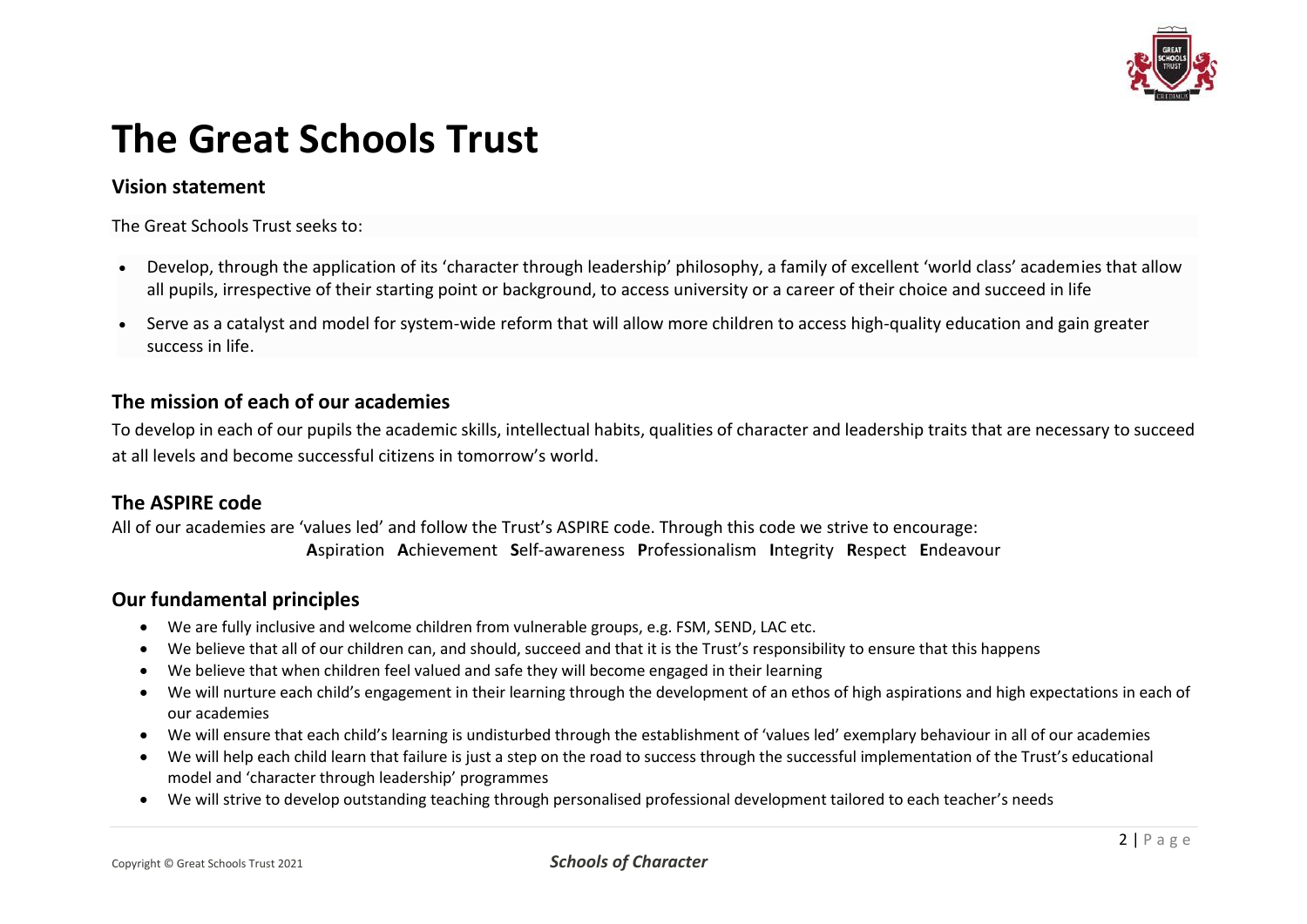

#### **Great Schools Trust**

The Great Schools Trust is the principal sponsor of every trust academy and its member's role is to appoint Directors to the Trust Board. The principle objective of 'Great Schools' are to maximise pupil outcomes by promoting the Trust's educational model and specialism of developing 'character through leadership' in each academy within the Trust.

Each Academy is ultimately governed by the Trust which will have regard to, but for the avoidance of doubt shall not be bound by, any guidance as to the governance of the academies that the Secretary of State may publish. The Trust will establish, for each Academy, a Local Academy Council whose role is to work with its academy in ensuring the success of its students on behalf of the Trust. The membership of the Local Academy Council shall be for Trust Board to decide. However, this document is intended to stress the critical role that Local Academy Councils have and their decision-making powers.

#### **Communication between the Trust Board and Local Academy Council**

The Board meet regularly and as often as necessary. The Chair of Trust and Chief Executive will schedule meetings with the Executive Principals/ Principals and Chairs of the Local Academy Councils as and when required. This provides an opportunity for information sharing between Trust and Local Academy Council and allows issues to be raised which may have influence across its broader family as well as particular institutions. Feedback from Trust meetings and the CEO will be a standing item on all Local Academy Council agendas.

#### **Central Functions**

As part of a family of 'Schools of Character' we aim to have the greatest amount of impact with efficacy. We will strive to be one of the most cost effective academy trusts in the country. A contribution of 6.75% of each academy's budget is levied which enables all academies access to a whole range of functions and services as and when required<sup>1</sup>. This excludes any surplus carried forward or income generated by an individual Academy. In addition, when necessary, specific charges are made for bespoke intervention when curriculum and performance require e.g. long term or significant deployment of additional specialist staff.

It is GST's intention that as the number of academies grow, the levy will reduce.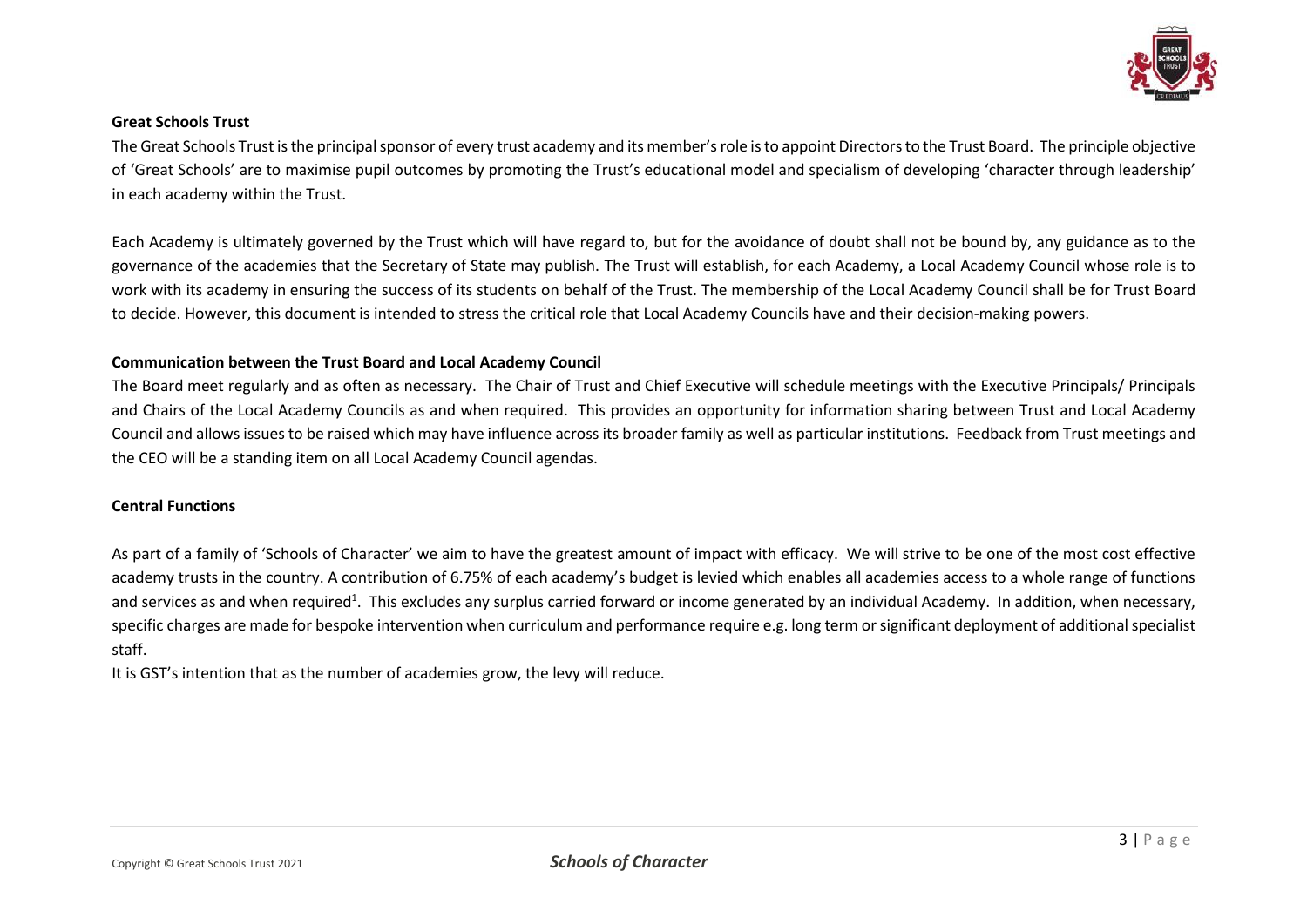

### **Composition of Trust Board**

| <b>Type of Member</b>              | <b>Number</b> | <b>Term of Office</b> | <b>How they are elected</b>                                       |
|------------------------------------|---------------|-----------------------|-------------------------------------------------------------------|
| Chair                              |               | Appointed<br>Annually | By appointment of Members                                         |
| Trustees (Non-Executive Directors) | 11            | Up to 4 years         | Recommended by the Board of Trustees and approved by Members      |
| Co-Opted Trustees                  | 6             | Up to 4 years         | Recommended and appointed by the Board of Trustees as appropriate |
| <b>Parent Trustees</b>             |               | Up to 4 years         | Appointed by Trustees as appropriate                              |
| <b>Chief Executive</b>             |               | Indefinite            | $N/A - by$ appointment as Chief Executive. Non-voting appointment |

### **Composition of Local Academy Councils (LAC)**

| <b>Type of Member</b>                   | <b>Number</b> | <b>Term of Office</b> | <b>How they are elected</b>                 |
|-----------------------------------------|---------------|-----------------------|---------------------------------------------|
| Chair of LAC (Trustee)                  |               | 4 years               | Appointed by Board of Trustees              |
| <b>Chief Executive</b>                  |               | Indefinite            | N/A - by appointment as Chief Executive     |
| Executive Principal (where appropriate) |               | Indefinite            | N/A - by appointment as Executive Principal |
| Principal of relevant Academy           |               | Indefinite            | $N/A - by a point$ ment as Principal        |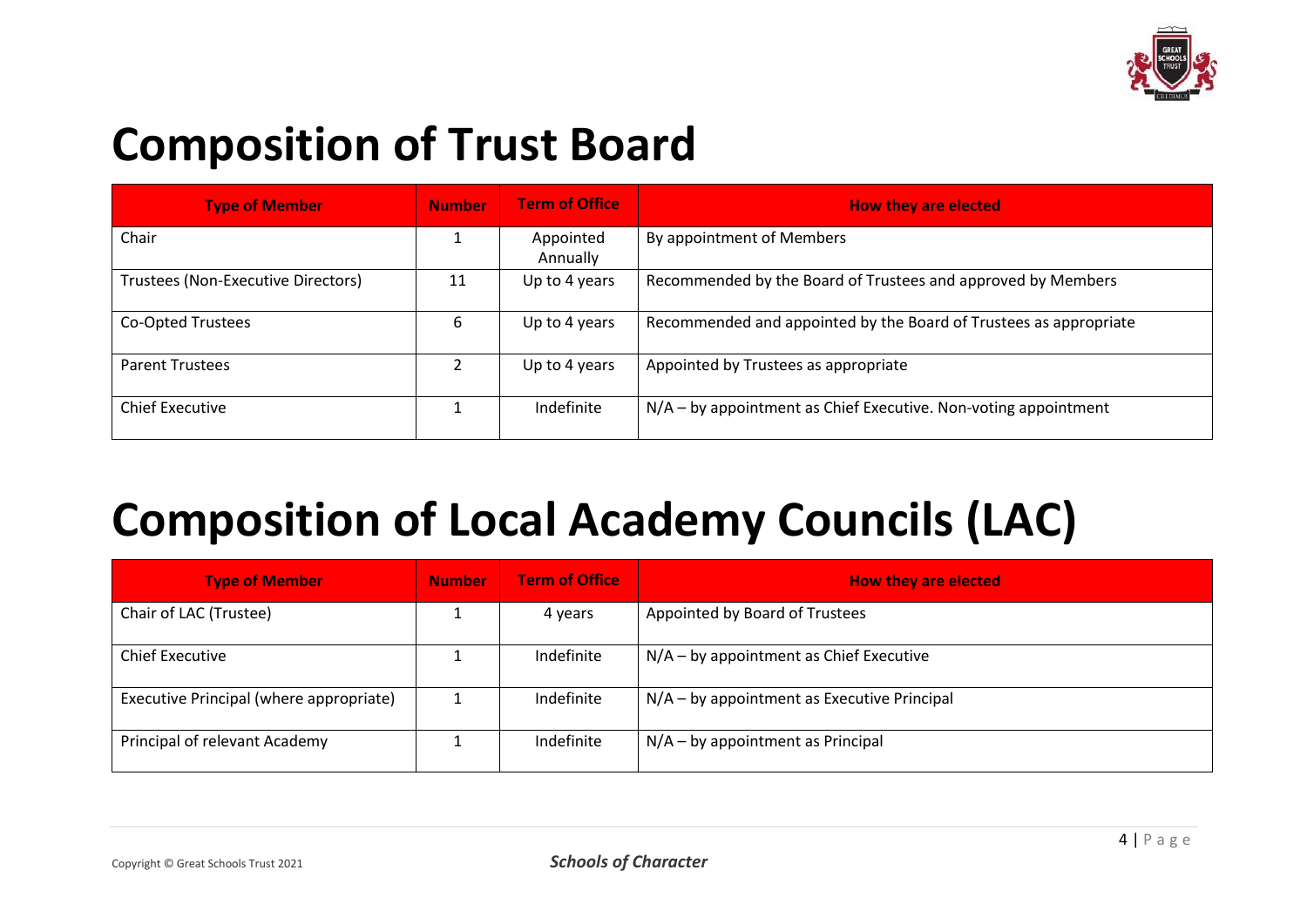

| LAC Member (including Vice Chair)  | Up to $8$ | 4 years    | As a sub-committee to the board, The Board of Trustees will reaffirm<br>membership of the LAC annually. |
|------------------------------------|-----------|------------|---------------------------------------------------------------------------------------------------------|
| <b>Teaching staff Member</b>       |           | 2 year     | Teacher election - secret ballot to be organised by the relevant Academy                                |
| Support staff Member               |           | 2 years    | Support staff election – secret ballot to be organised by the relevant Academy                          |
| <b>Parent Member</b>               |           | 2 years    | Parent election - secret ballot to be organised by the relevant Academy                                 |
| <b>Community Member</b>            |           | 2 years    | Co-opted by Local Academy Council to provide additional skills or experience                            |
| Clerk to the Local Academy Council |           | Indefinite | By appointment of Lead Governance Professional to the Board of Trustees                                 |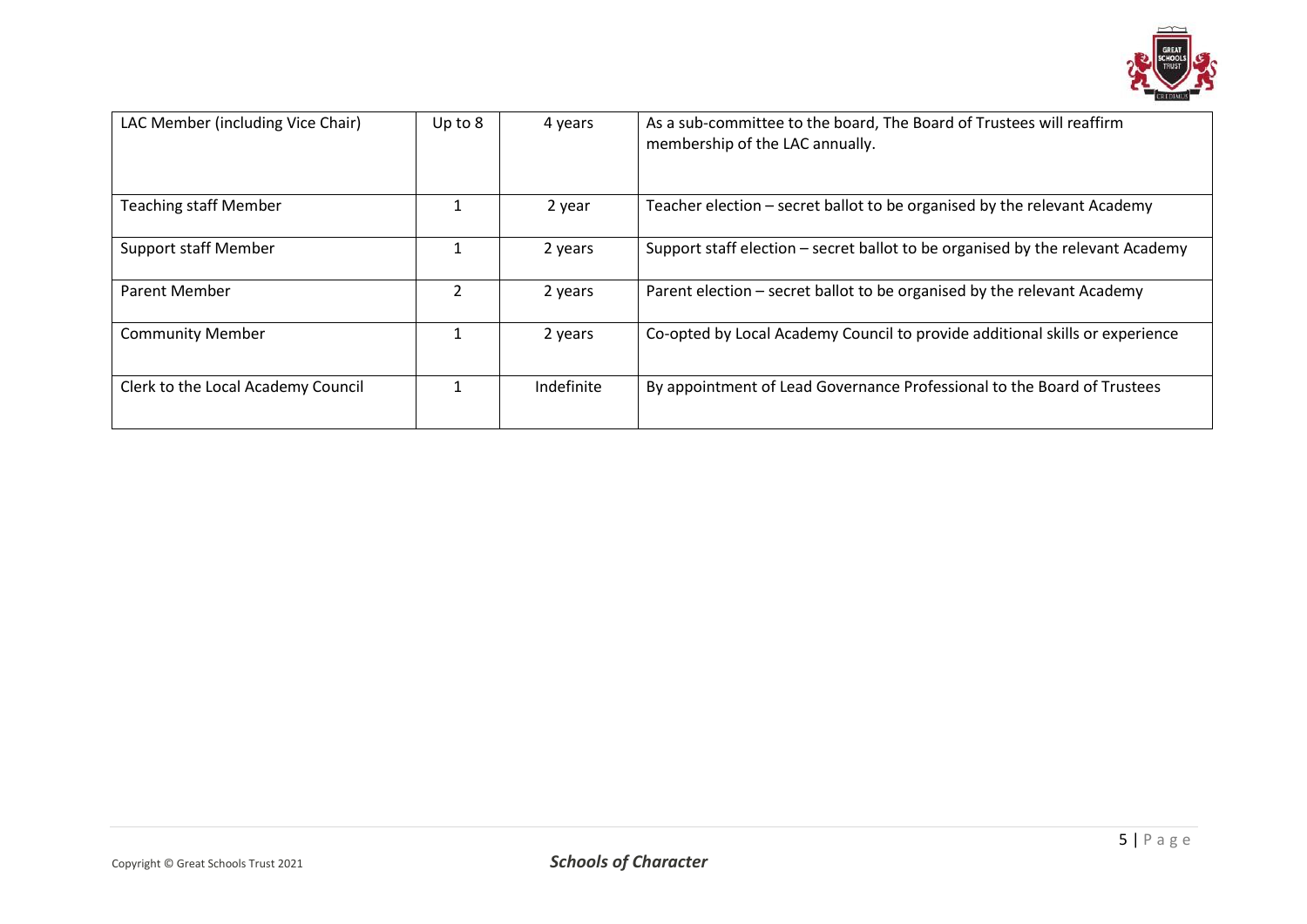

#### **The Nolan Principles (1965)**

It is expected that all Trust Directors and members of Local Academy Councils will, in all actions relating to the trust and its constituent academies, will align themselves with the seven principles of public life listed below:

**1. Selflessness -** Holders of public office should act solely in terms of the public interest.

**2. Integrity -** Holders of public office must avoid placing themselves under any obligation to people or organisations that might try inappropriately to influence them in their work. They should not act or take decisions in order to gain financial or other material benefits for themselves, their family, or their friends. They must declare and resolve any interests and relationships.

**3. Objectivity -** Holders of public office must act and take decisions impartially, fairly and on merit, using the best evidence and without discrimination or bias.

**4. Accountability -** Holders of public office are accountable to the public for their decisions and actions and must submit themselves to the scrutiny necessary to ensure this.

**5. Openness -** Holders of public office should act and take decisions in an open and transparent manner. Information should not be withheld from the public unless there are clear and lawful reasons for so doing.

**6. Honesty -** Holders of public office should be truthful.

**7. Leadership -** Holders of public office should exhibit these principles in their own behaviour. They should actively promote and robustly support the principles and be willing to challenge poor behaviour wherever it occurs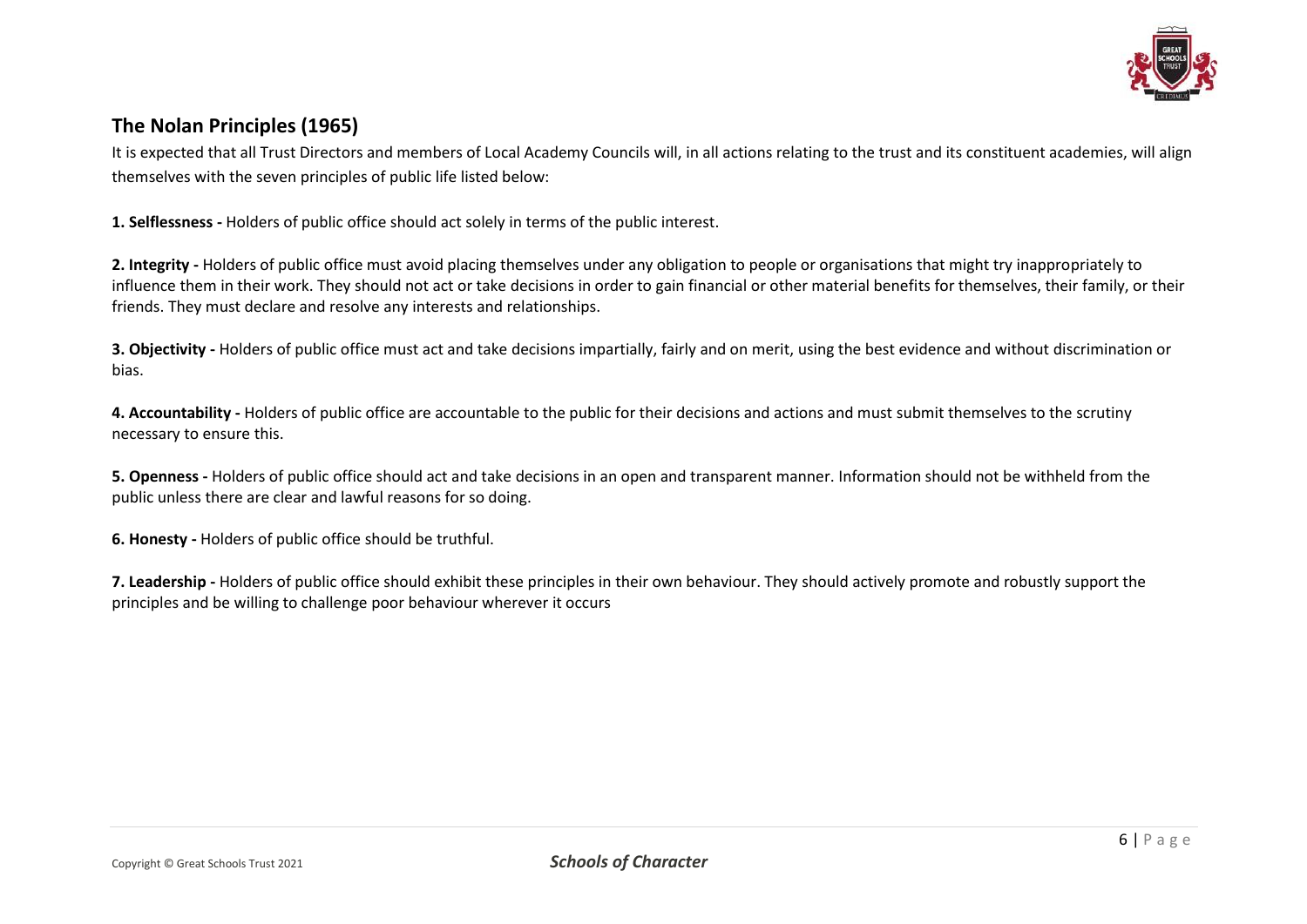

## **Levels of Authority**

| <b>Delegated Duty</b>      | <b>Delegated Authority</b>                       | <b>Comment</b>                                                         |
|----------------------------|--------------------------------------------------|------------------------------------------------------------------------|
| Admissions                 | Local Academy Council                            | All Academies will follow the Local Authorities admission policy for   |
|                            |                                                  | 11 - 16 and their own at post 16 taking into account Local Authority   |
|                            |                                                  | admission policies.                                                    |
|                            |                                                  | Admission numbers are determined by the Trust Board.                   |
| Capital Programme          | <b>Trust Board</b>                               | Proposed capital programmes need to be submitted by June each          |
|                            |                                                  | year with the approval of the Chief Finance Officer, Principal or, if  |
|                            |                                                  | appropriate, Executive Principal, Local Academy Council and Chief      |
|                            |                                                  | Executive.                                                             |
| Capital Programme Contract | Trust Board delegated to CEO, CFO and Capital    | It is suggested that a 15% contingency is built into all programmes    |
| Variations                 | Programmes Lead                                  | to allow for some local contract variation during the programme.       |
| <b>Health and Safety</b>   | Trust Board delegated to CEO, CFO and Capital    | It is the responsibility of the Board to ensure that health and safety |
|                            | Programmes Lead                                  | laws are adhered to and the appropriate health and safety              |
|                            |                                                  | certificates are in place. The operational compliance of this function |
|                            |                                                  | will be delegated on a day to day basis to the Director of Capital     |
|                            |                                                  | Programmes, Estates & Facilities and their team.                       |
| <b>Income Generation</b>   | <b>Trust Finance Committee</b>                   | Any income generated requires approval to ensure alignment to          |
|                            |                                                  | charity law.                                                           |
| Insurance                  | Trust Board delegated to CEO and CFO             | The Board will use its purchasing power to ensure that all             |
|                            |                                                  | Academies receive best value and value for money with their            |
|                            |                                                  | insurance.                                                             |
| Investments                | Trust investments reverts back to the individual | All income (with the exception of trips and academy uniform) is        |
|                            | Academy.                                         | deposited into the trust's central bank account with any surplus       |
|                            |                                                  | monies on behalf of each Academy in high interest accounts.            |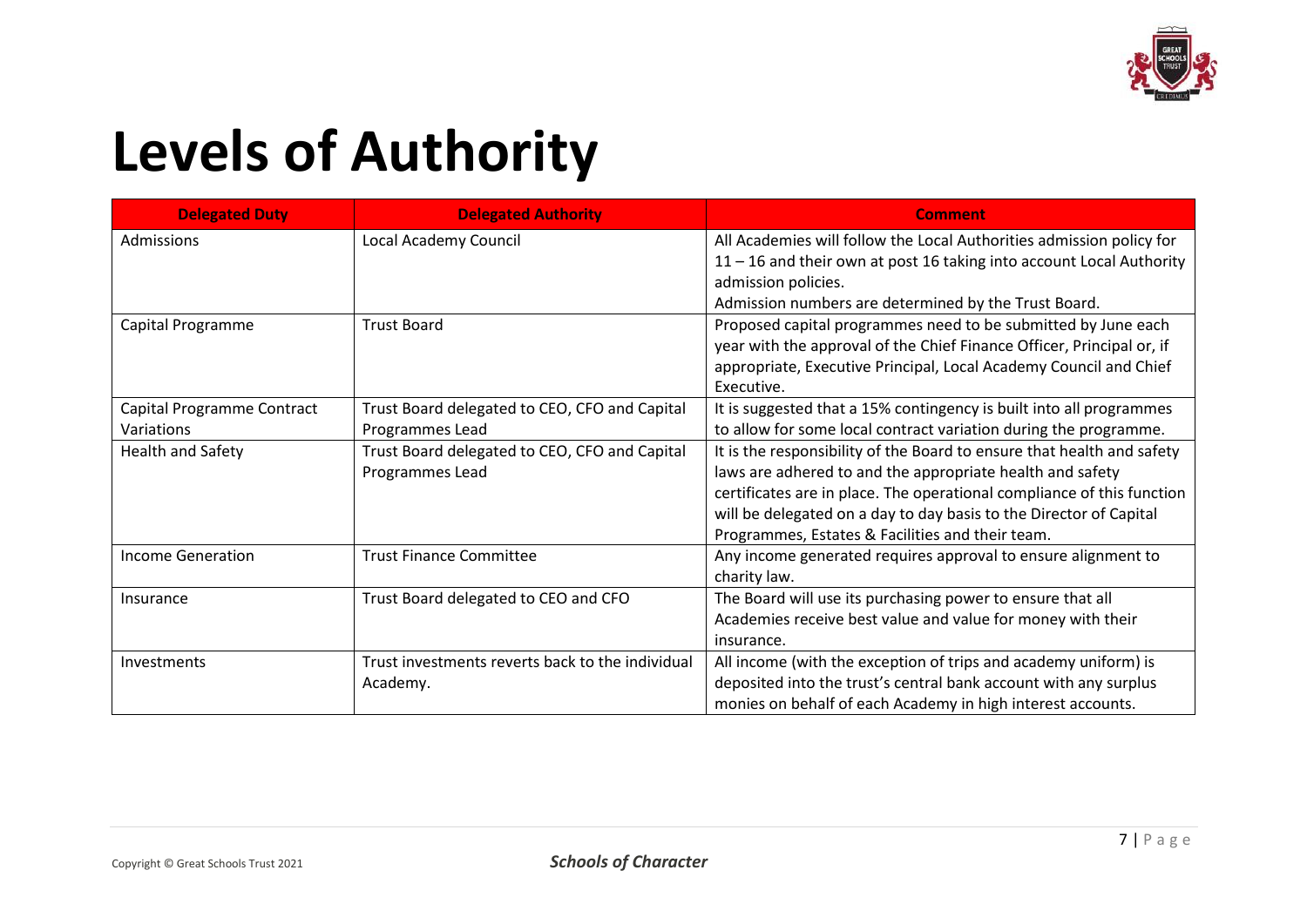

| <b>Delegated Duty</b>                                      | <b>Delegated Authority</b>                                                                                                                                                             | <b>Comment</b>                                                                                                                                                                                                                                                                                                                                                                                                                                                                                                                                         |
|------------------------------------------------------------|----------------------------------------------------------------------------------------------------------------------------------------------------------------------------------------|--------------------------------------------------------------------------------------------------------------------------------------------------------------------------------------------------------------------------------------------------------------------------------------------------------------------------------------------------------------------------------------------------------------------------------------------------------------------------------------------------------------------------------------------------------|
| <b>Permanent Exclusions</b>                                | CEO, Principal and Local Academy Council                                                                                                                                               | All Academies will follow Local Authority procedures for permanent<br>exclusions and independent permanent exclusion appeals.                                                                                                                                                                                                                                                                                                                                                                                                                          |
| <b>Fixed Term Exclusions</b>                               | Principal and Local Academy Council<br>monitored monthly by CEO                                                                                                                        |                                                                                                                                                                                                                                                                                                                                                                                                                                                                                                                                                        |
| Private Finance Initiative (PFI)                           | Trust Board, CEO and Chief Finance Officer                                                                                                                                             | Where capital projects are approved within PFI buildings, the Board,<br>CEO, Chief Finance Officer and Director of Capital Builds, Estates &<br>Facilities must be satisfied that appropriate procurement has taken<br>place.                                                                                                                                                                                                                                                                                                                          |
| Service Level Agreements,<br>tenders, contracts and leases | CEO and Chief Finance Officer<br>Chief Finance Officer, Chief Executive report<br>all new SLAs, tenders, contracts and leases to<br>the Board through appropriate financial<br>reports | Depending on the context of each Academy, each Academy may have<br>different tenders, SLAs, contracts and leases in place. It is the<br>responsibility of the CEO through the Chief Finance Officer or<br>appropriate central Director to negotiate new tenders, SLAs,<br>contracts and leases and to ensure that they are receiving value for<br>money and quality of service through robust market testing. From<br>time to time Board may procure tenders, SLAs, contracts and leases<br>on behalf of all academies as part of a best value review. |
| Safeguarding and SEND                                      | <b>Trust Board</b>                                                                                                                                                                     | The Trust Board will, in respect of each Academy, act in accordance<br>with, and be bound by, all relevant statutory and regulatory<br>provisions for both safeguarding and SEND. All Academies will follow<br>the Trust's policy on safeguarding (the same staff identification<br>scheme will operate in all Academies).                                                                                                                                                                                                                             |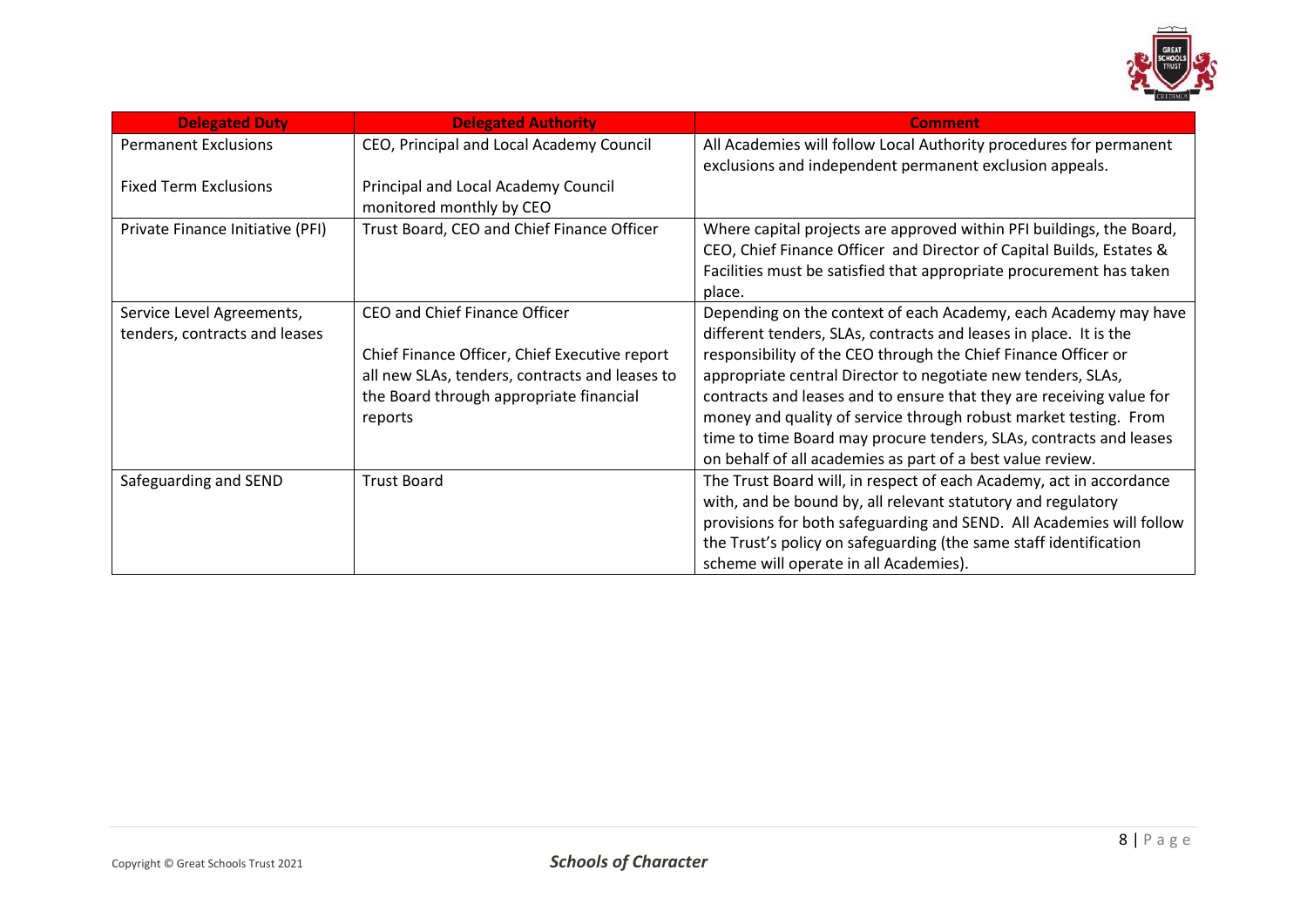

## **Financial Levels of Authority**

#### **Budget Setting**

Indicative budgets will be in place by April-May each year, led by the Central Executive in consultation with academy principals and Local Academy Council Chairs. The Central Executive will then consult with the Trust Finance Committee May-June with the final Trust budget submitted to the full Trust Board for ratification by no later than 30 June each year. This will then set in place individual academy budgets for the following academic year.

All Principals, in conjunction with their Local Academy Council, will submit their Academy Improvement Plan, Summary SEF and Curriculum Led Financial Plan to the Chief Executive by no later than the beginning of October each year.

Principals will work within specific parameters as follows:

- Contact Ratio at 0.79
- PTR moving towards 1:16
- Curriculum Bonus <8%

It is acknowledged that for new schools joining the Trust that there will be a legacy curriculum in place.

| <b>Delegated Duty</b>                                    | <b>Value</b>      | <b>Delegated Authority</b>                                     | <b>Comment</b>                                                                                                                                                                    |
|----------------------------------------------------------|-------------------|----------------------------------------------------------------|-----------------------------------------------------------------------------------------------------------------------------------------------------------------------------------|
| Goods, services,<br>contracts, SLAs and<br><b>leases</b> | Up to £9,999      | <b>GST Academy - Principal</b><br>GST Central - CEO, COSO, CFO | If within approved budget level<br>Orders up to £3,000 at least a single written<br>quotation is required<br>Orders over £3,001 and up to £24,999<br>require 3 written quotations |
|                                                          | £10,000 - £49,999 | Academy Budget - Principal<br>Central Budget - CEO             | If within approved budget level.<br>Orders over £19,999 to be put out to tender                                                                                                   |
|                                                          | £50,000 - £99,999 | Academy Principal with permission of Chief Executive           | If within approved budget level<br>Orders over £50,000 to be put out to tender.                                                                                                   |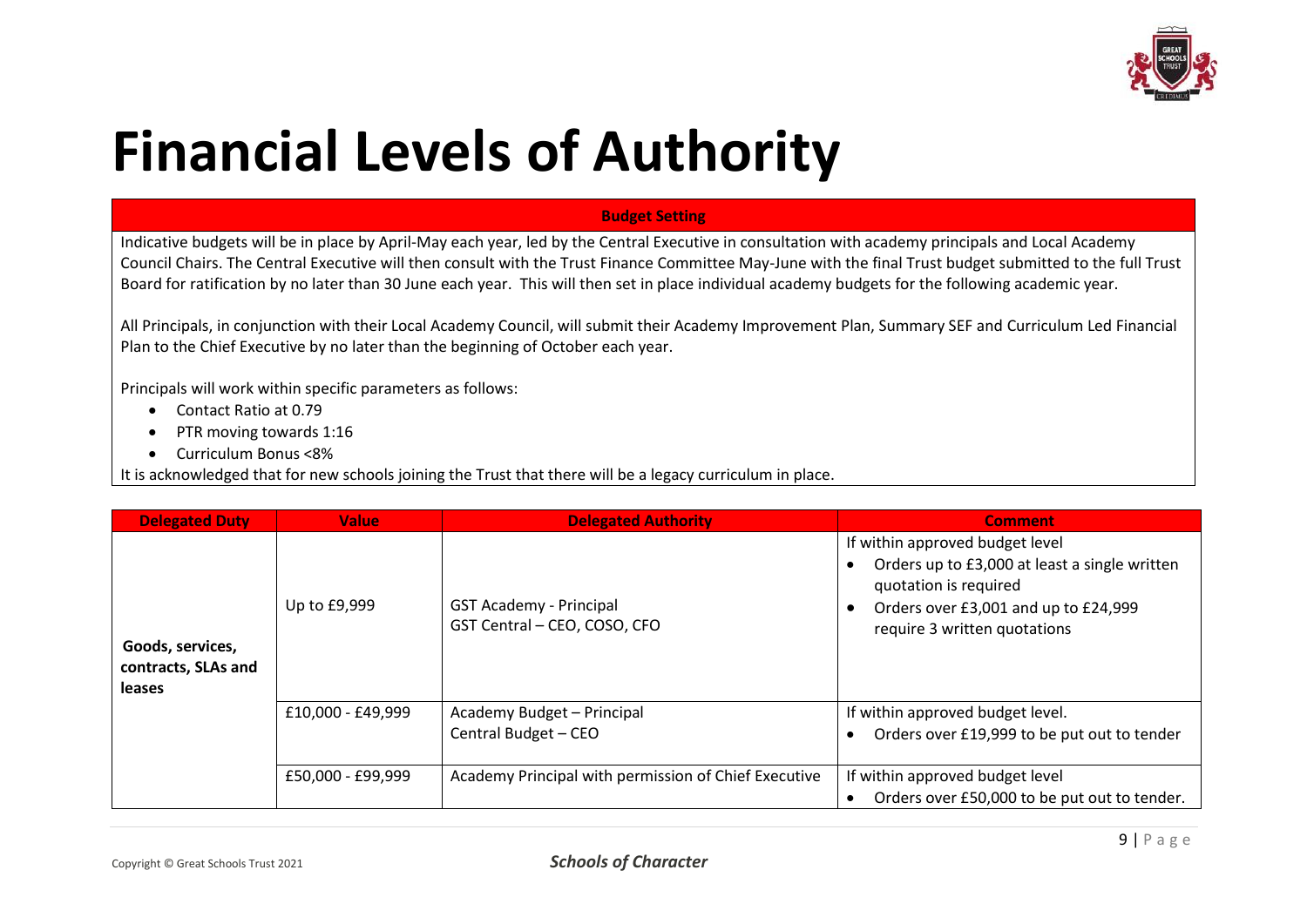

| <b>Delegated Duty</b>                  | <b>Value</b>                                                    | <b>Delegated Authority</b>                                                    | <b>Comment</b>                   |
|----------------------------------------|-----------------------------------------------------------------|-------------------------------------------------------------------------------|----------------------------------|
|                                        | £100,000-£149,999                                               | Chief Executive with permission of Trust<br><b>Finance Committee</b>          | If within approved budget level  |
| Goods, services, contracts,            | £150,000 and above                                              | Board (2 signatures), Chief Executive &<br>Chief Finance Officer.             | If within approved budget level  |
| <b>SLAs and leases</b>                 |                                                                 |                                                                               |                                  |
|                                        | Authority to accept other<br>than lowest quotation or<br>tender | Approval required in accordance with the<br>delegated authority set out above |                                  |
| <b>Delegated Duty</b>                  | <b>Value</b>                                                    | <b>Delegated Authority</b>                                                    | <b>Comment</b>                   |
| Authorising monthly salary<br>payments | Unlimited                                                       | Principal, Chief Finance Officer or<br>Director of HR                         | Report to Board on any anomalies |
|                                        | Up to £10,000                                                   | Any two signatures for all transactions.                                      |                                  |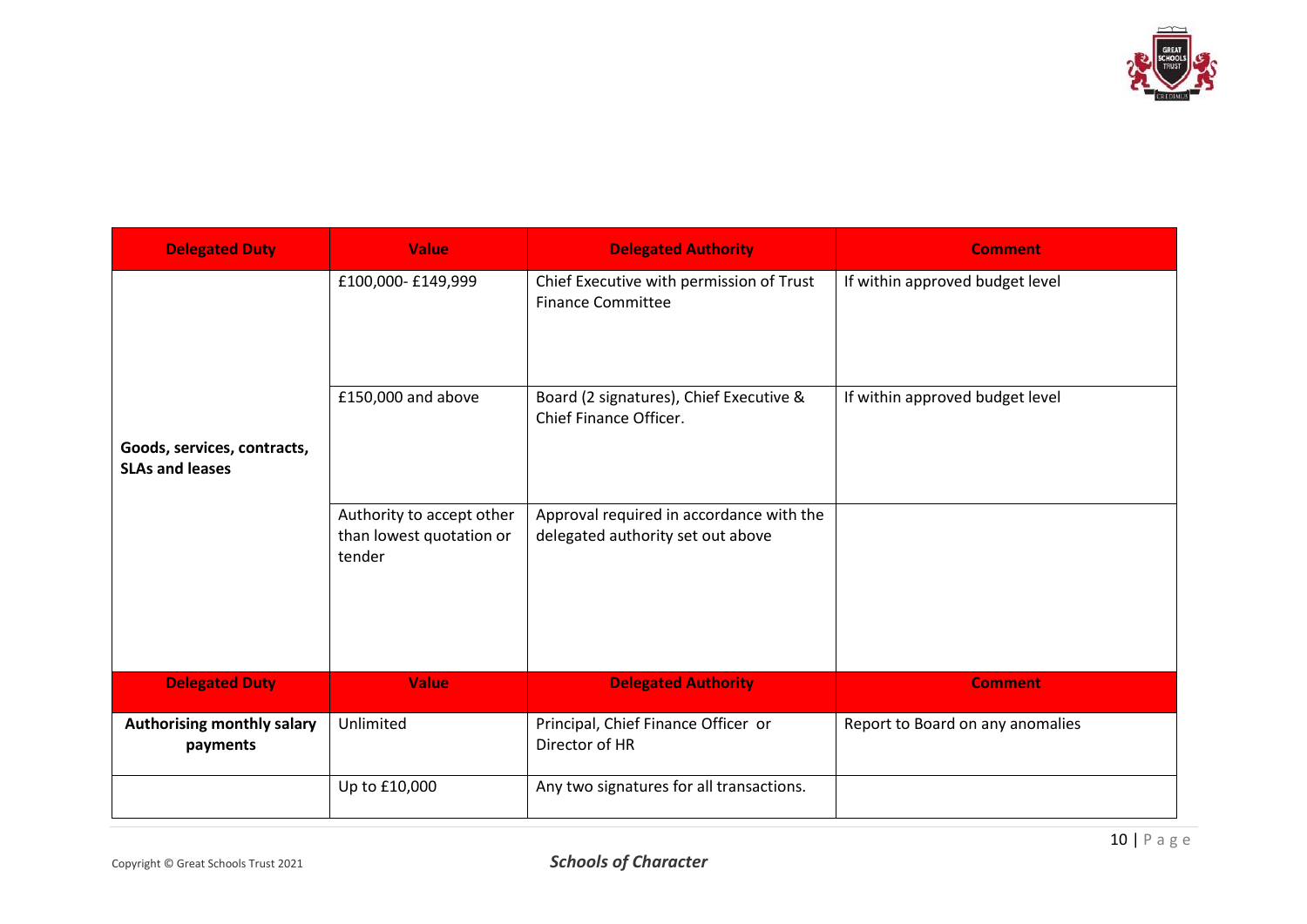

| <b>Signatures for Cheques,</b>                                     | Any amounts over  | Two signatures in accordance with the<br>bank mandate and one must be from the                                                                  |                                                                                                                           |
|--------------------------------------------------------------------|-------------------|-------------------------------------------------------------------------------------------------------------------------------------------------|---------------------------------------------------------------------------------------------------------------------------|
| <b>BACS payment</b><br>authorisations and other                    | £10,000           | A list                                                                                                                                          |                                                                                                                           |
| bank transfers                                                     |                   |                                                                                                                                                 |                                                                                                                           |
| <b>Signatories for grant claims</b><br>and D.f.E<br><b>Returns</b> | Unlimited         | The Chief Finance Officer and one of the<br>following:<br><b>Trust Chairman</b><br><b>Chief Executive</b><br>Executive Principal (if appointed) | Two signatories, or as required by DfE / YPLA                                                                             |
|                                                                    |                   | Principal                                                                                                                                       |                                                                                                                           |
| <b>Virements of budget</b>                                         | Within department | Principal                                                                                                                                       | Virements within a department at discretion<br>of Principal.<br>All virements to be reported to Central<br>Finance Office |
| provision between budget                                           | Up to £30,000     | Principal                                                                                                                                       | Reported to Trust Finance Committee                                                                                       |
| heads                                                              | £30,001 - £49,999 | As above plus CEO and Executive<br>Principal (if appointed)                                                                                     | Reported to Trust Finance Committee                                                                                       |
|                                                                    | Over £50,000      | GST Board member & Chief Executive &<br><b>Chief Finance Officer</b>                                                                            | Reported to Trust Finance Committee and<br><b>Trust Board</b>                                                             |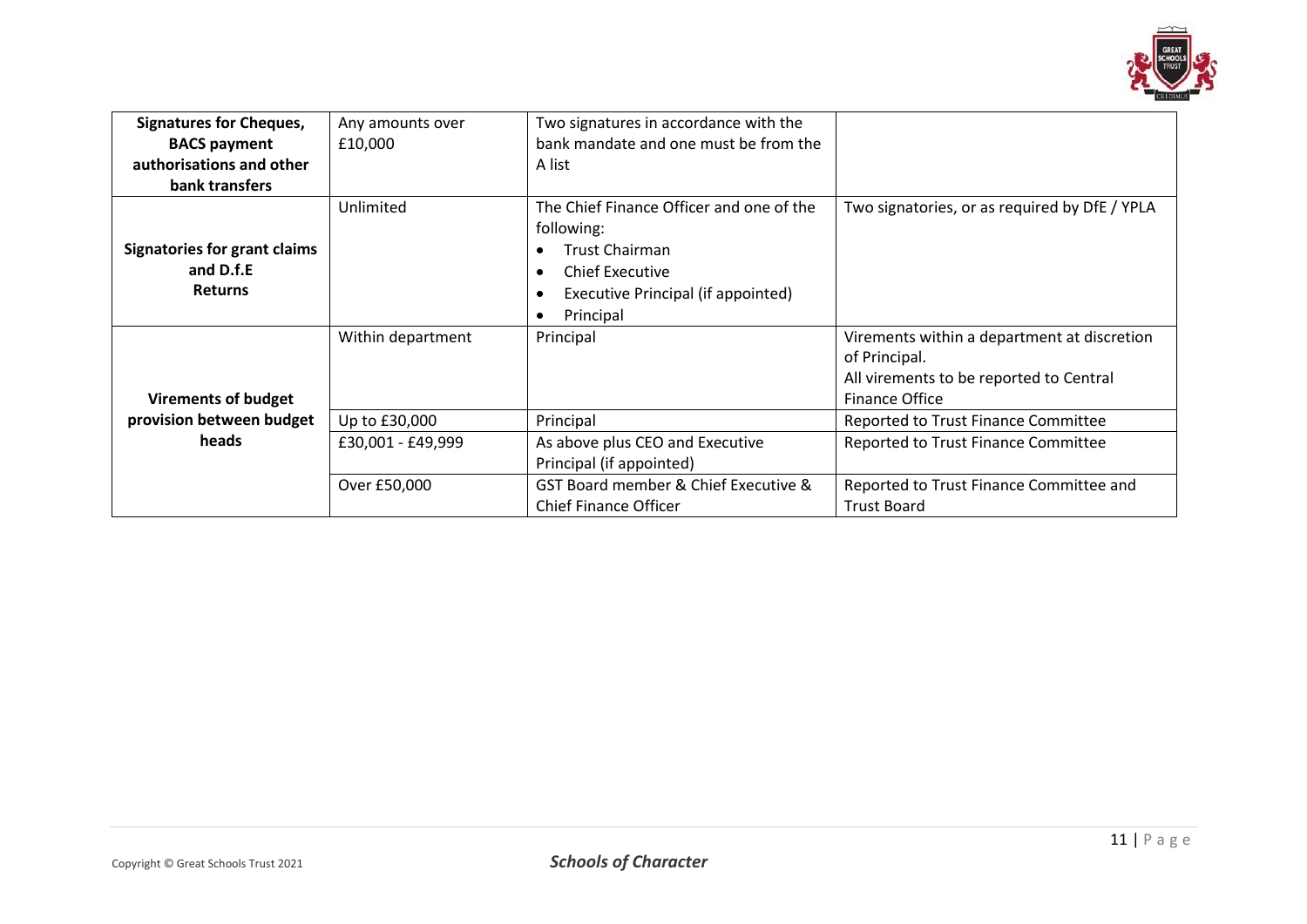

| <b>Delegated Duty</b>               | <b>Value</b>  | <b>Delegated Authority</b>                | <b>Comment</b>                                 |
|-------------------------------------|---------------|-------------------------------------------|------------------------------------------------|
|                                     | Up to £20,000 | Principal and Chief Finance Officer       | Chief Finance Officer to report to Trust Board |
|                                     |               |                                           | D.f.E approval required for disposal of assets |
| <b>Disposal of assets</b>           | Over £20,000  | Chief Executive, Trust Board, Chief       | funded with more than £20,000 of D.f.E grant   |
|                                     |               | Finance Officer and D.f.E                 |                                                |
|                                     | Up to £1000   | Principal and Chief Finance Officer       | <b>Report to Trust Finance Committee</b>       |
| <b>Write-off bad debts</b>          | Over £1,000   | Trust Board, CEO, Chief Finance Officer   | <b>Report to Trust Board</b>                   |
|                                     |               | plus D.f.E approval*                      | *Require DfE approval is the write off is in   |
|                                     |               |                                           | excess of 1% of total annual income or         |
|                                     |               |                                           | £45000, whichever is smaller                   |
|                                     |               |                                           |                                                |
| <b>Write-off overpayments to</b>    | Up to £1,000  | Principal & Chief Finance Officer         | Reports of Trust Finance Committee and Trust   |
| staff                               |               |                                           | Board                                          |
|                                     | Over £1,000   | CEO, Chief Finance Officer                | Reported to GST Board                          |
| <b>Purchase or sale of freehold</b> | Any           | Trust Board, Chief Executive and Chief    |                                                |
| property                            |               | Finance Officer plus D.f.E approval       |                                                |
|                                     |               | required                                  |                                                |
| Granting or taking up of any        | Any           | Trust Board, Chief Executive, Chief       |                                                |
| leasehold or tenancy                |               | Finance Officer plus D.f.E approval       |                                                |
| agreement exceeding 3               |               | required                                  |                                                |
| years                               |               |                                           |                                                |
| Any guarantees,                     | Any           | Trust Board, Chief Executive, Chief       |                                                |
| indemnities and letters of          |               | Finance Officer plus D.f.E approval       |                                                |
| comfort entered into                |               | required                                  |                                                |
| Ex-gratia payments                  | Any           | Principal, Chief Executive, Chief Finance |                                                |
|                                     |               | Officer plus D.f.E approval required      |                                                |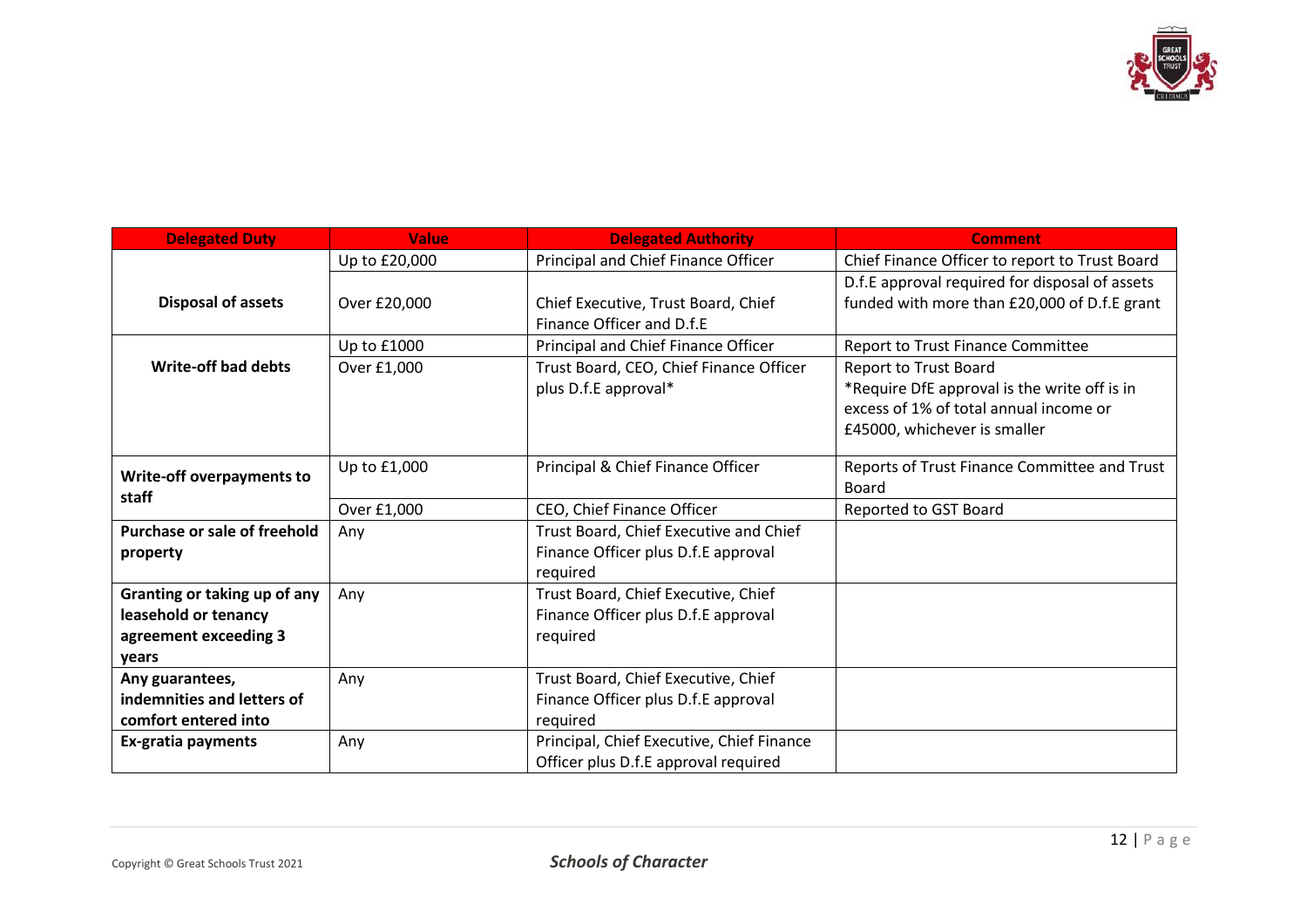

# **HR Levels of Authority**

| <b>APPOINTMENTS</b>                               |                                                                                                                                                    |  |  |  |
|---------------------------------------------------|----------------------------------------------------------------------------------------------------------------------------------------------------|--|--|--|
|                                                   | All appointment panels must contain at least one member who has undertaken Safer Recruitment Training                                              |  |  |  |
|                                                   | The Chief Executive may nominate an alternative representative if they are unavailable to make up a panel                                          |  |  |  |
| Chief Executive / Executive Principals            | Trust Board (minimum of 3 members, with non-voting co-opted members as required) with Director of HR being                                         |  |  |  |
|                                                   | consulted                                                                                                                                          |  |  |  |
| <b>Chief Finance Officer</b>                      | Board Member, Chief Executive and 1 other with Director of HR being consulted                                                                      |  |  |  |
| Principal                                         | Board Member, Chief Executive, Executive Principal if appointed and the Chair of LAC from another GST Academy with                                 |  |  |  |
|                                                   | Director of HR being consulted                                                                                                                     |  |  |  |
| Trust-wide Lead Practitioners of                  | Chief Executive and 1 one other as determined by the Chief Executive with Director of HR being consulted                                           |  |  |  |
| Curriculum & Quality Assurance/Systems            |                                                                                                                                                    |  |  |  |
| Directors of central functions e.g. finance,      | Chief Executive, Chief Operations & Strategic Officer, Chief Finance Officer and 1 other as determined by the Chief                                |  |  |  |
| <b>HR</b>                                         | Executive with Director of HR being consulted                                                                                                      |  |  |  |
| <b>Vice Principals</b>                            | Chief Executive, Executive Principal if appointed and Principal with Director of HR being consulted                                                |  |  |  |
| Assistant Principals and SLT Support Staff        | Chief Executive, Principal, Vice Principal and 1 other as determined by the Principal with Director of HR being consulted                          |  |  |  |
| <b>Associate Assistant Principals</b>             | Principal, Vice Principal and 1 other as determined by the Principal with CEO and Director of HR being consulted                                   |  |  |  |
| <b>EBacc</b> Head of Department / Faculty         | Chief Executive, Principal, appropriate Director of Subject (if applicable) and 1 other as determined by the Principal<br>with CEO being consulted |  |  |  |
| Head of Department / Faculty (Non                 | Principal, appropriate Director of Subject (if applicable) and 1 other as determined by the Principal with CEO and                                 |  |  |  |
| EBacc)                                            | Director of HR being consulted                                                                                                                     |  |  |  |
| <b>TLR Posts</b>                                  | Principal (or nominated representative), Director of Subject (if applicable) and Head of Department with CFO & Director<br>of HR being consulted   |  |  |  |
| All other Teaching posts                          | Principal (or nominated representative), Director of subject (if applicable) and Head of Department with CFO and<br>Director of HR being consulted |  |  |  |
| All Support Staff posts (other than SLT<br>posts) | Business Manager and 1 other determined by Principal (Group posts below Director) with CFO and Director of HR being<br>consulted                   |  |  |  |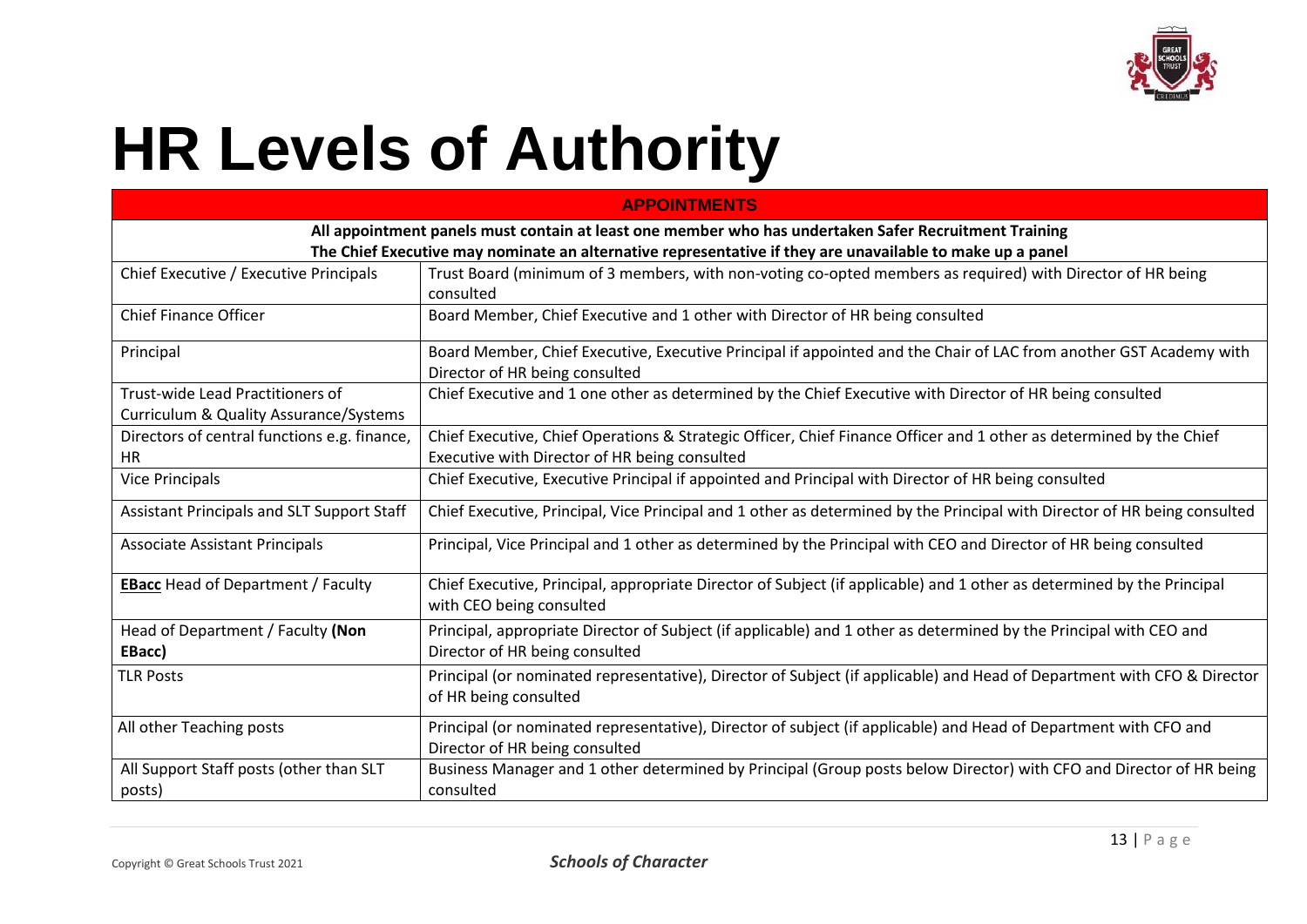

#### **DISCIPLINARY CASES AND DISMISSALS**

**For all disciplinary cases and dismissals the following delegation model shall apply**:

- Disciplinary
- Capability (professional competence)
- Ill Health Capability
- Redundancy. (The Board will have determined that there is a Redundancy situation)
- Some other substantial situation

#### **For all disciplinary cases and dismissals the following delegation model shall apply**:

| <b>Posts</b>                                     | <b>Delegated Authority</b>                         | <b>Appeal</b>                             |
|--------------------------------------------------|----------------------------------------------------|-------------------------------------------|
| <b>Chief Executive</b>                           | Chair of Board                                     | 2 Board members                           |
| <b>Executive Principal</b>                       | <b>Chief Executive</b>                             | 2 Board members                           |
| Director of Executive Services and Chief Finance | <b>Chief Executive</b>                             | 2 Board members                           |
| Officer                                          |                                                    |                                           |
| Principal                                        | <b>Chief Executive</b>                             | 2 Board Member                            |
| Vice Principal and SLT Members                   | Executive Principal if appointed, Principal        | <b>Chief Executive</b>                    |
| <b>Group and Curriculum Directors</b>            | Chief Executive, Executive Principal if appointed, | Board Member, Chief Executive or          |
|                                                  | Principal                                          | <b>Executive Principal</b>                |
| All other Academy posts                          | Principal                                          | CEO or Executive Principal if appointed   |
|                                                  |                                                    |                                           |
| All Finance posts                                | <b>Chief Finance Officer</b>                       | Executive Principal if appointed or Chief |
|                                                  |                                                    | Executive                                 |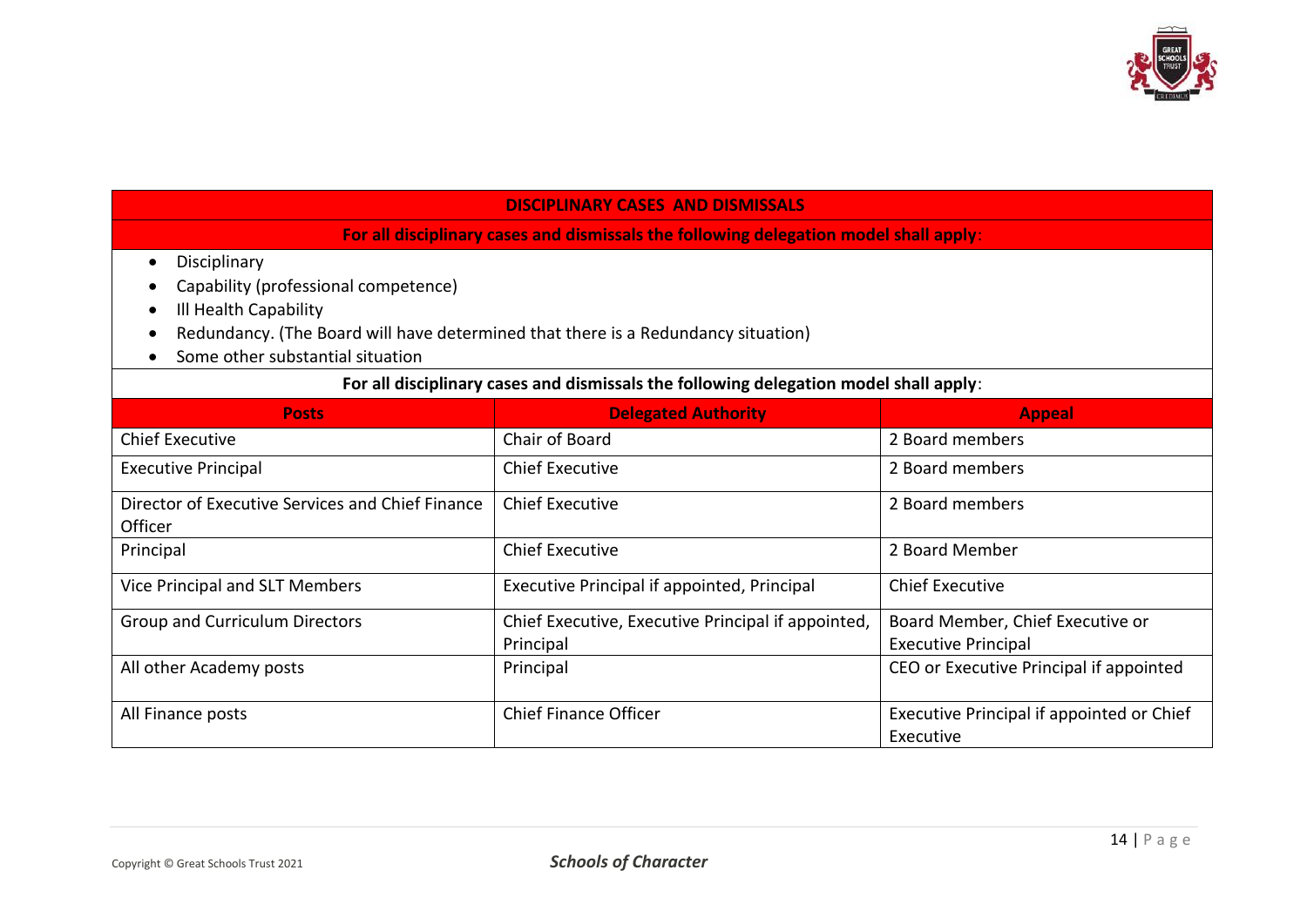

| <b>GRIEVANCE</b>                                         |                                                        |                                               |  |  |
|----------------------------------------------------------|--------------------------------------------------------|-----------------------------------------------|--|--|
| <b>Posts</b>                                             | <b>Delegated Authority</b>                             | <b>Appeal</b>                                 |  |  |
| <b>Chief Executive</b>                                   | <b>Board Member</b>                                    | Chair of Board                                |  |  |
| <b>Executive Principal</b>                               | <b>Chief Executive</b>                                 | <b>Board Member</b>                           |  |  |
| Assistant to the Chief Executive and Finance<br>Director | <b>Chief Executive</b>                                 | <b>Board Member</b>                           |  |  |
| Principal                                                | <b>Chief Executive</b>                                 | <b>Board Member</b>                           |  |  |
| <b>Group and Curriculum Directors</b>                    | Chief Executive or Executive Principal if<br>appointed | Chief Executive or Board Member               |  |  |
| Vice Principal/SLT Member                                | Principal or Executive Principal if appointed          | <b>Executive Principal or Chief Executive</b> |  |  |
| All other Academy posts                                  | Principal                                              | Executive Principal if appointed or CEO       |  |  |
| All Finance posts                                        | <b>Finance Director</b>                                | <b>Executive Principal</b>                    |  |  |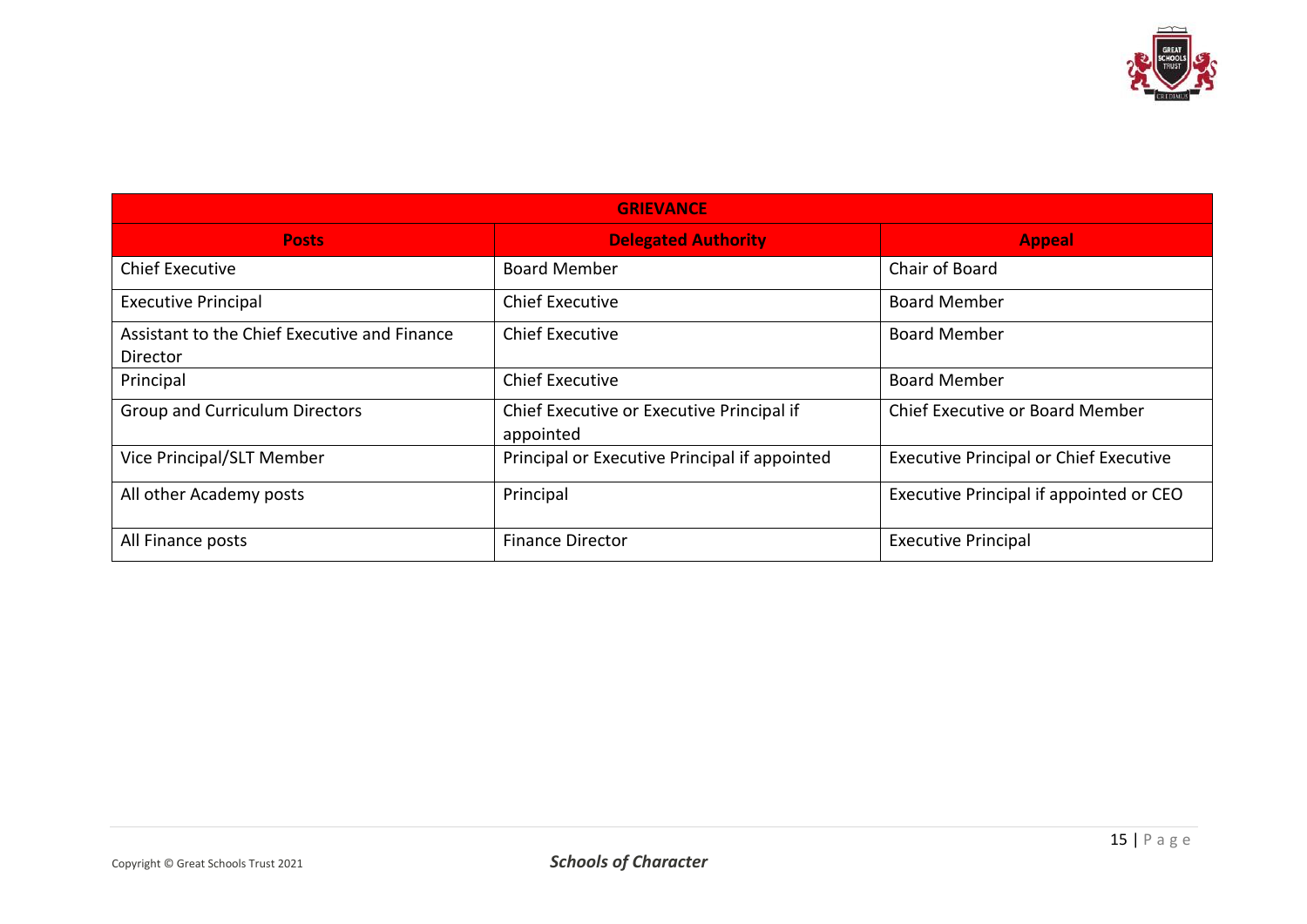

| <b>OTHER HR FUNCTIONS</b>                            |                                                   |  |
|------------------------------------------------------|---------------------------------------------------|--|
| <b>Function</b>                                      | <b>Delegated Authority</b>                        |  |
| Compromise agreements up to and including £19,999    | CEO to consult with Chair of Trustees.            |  |
| Compromise agreements in excess of £20,000 but below | Chief Executive and Director of HR to agree terms |  |
| £50,000                                              | Chair of Board to sign                            |  |
| Compromise agreements in excess of £50,000           | Approval to be sought from the ESFA/HM Treasury   |  |

| <b>Signature of Letter of Appointments</b>   | <b>Delegated Authority</b>                                        |
|----------------------------------------------|-------------------------------------------------------------------|
| <b>Chief Executive</b>                       | Chair of Board                                                    |
| Central Executive (C-Suite & Director Level) | <b>Chief Executive</b>                                            |
| <b>Executive Principal</b>                   | <b>Chief Executive</b>                                            |
| Principal                                    | Chief Executive or Executive Principal if appointed               |
| <b>EBacc Subject Lead Posts</b>              | Chief Executive or Director of HR if unavailable                  |
| All other posts                              | Principal or Executive Principal or Director of HR if unavailable |
| <b>Collective Agreements</b>                 | Trust Board (Chair of Board to sign)                              |
| Teachers Pay Progression - Threshold/UPS     | Principal                                                         |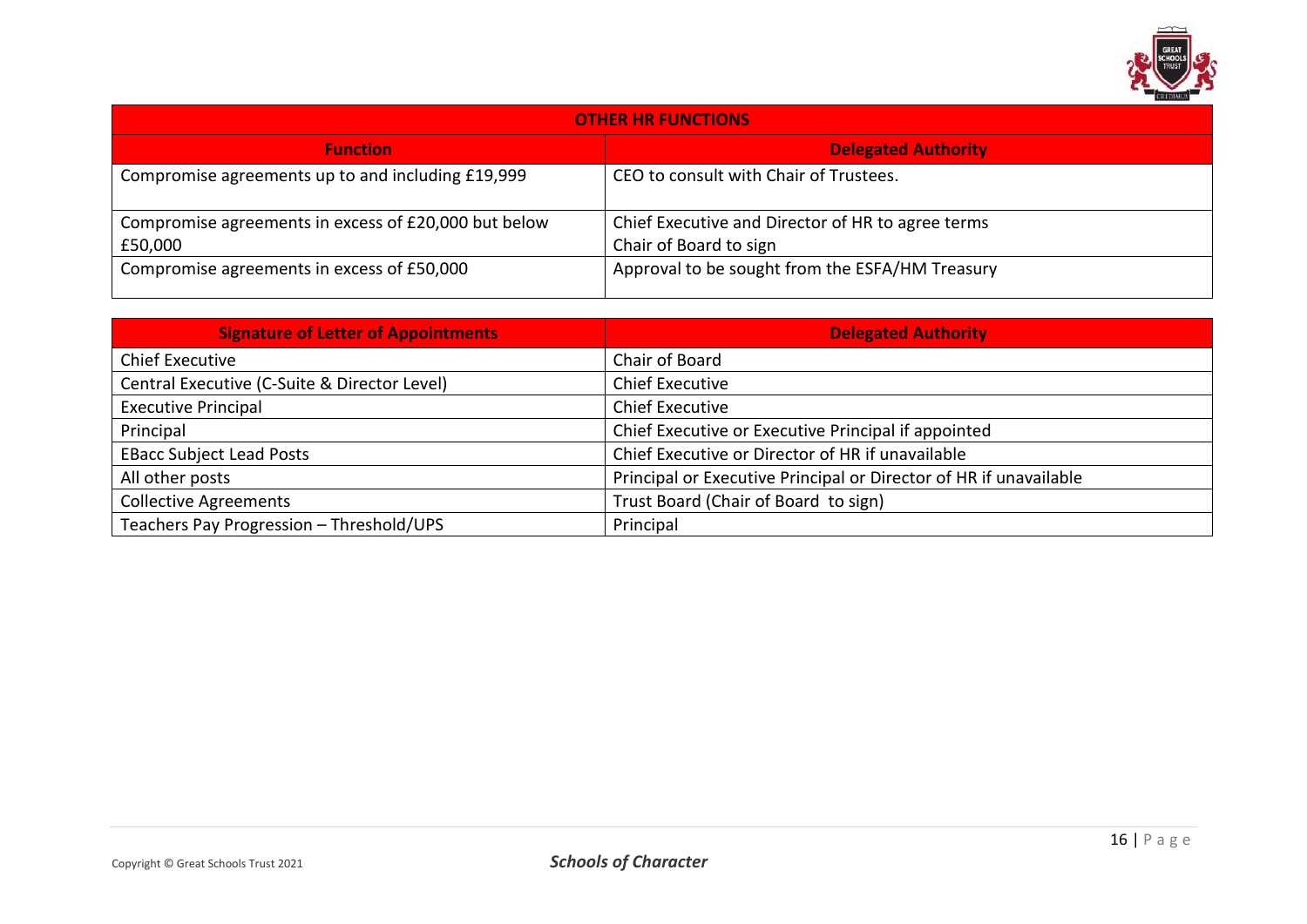

| <b>Function</b>                                                        | <b>Delegated Authority</b>                              |
|------------------------------------------------------------------------|---------------------------------------------------------|
| <b>Acting up Payments/Additional Payments</b>                          |                                                         |
| Chief Executive/Executive Principal                                    | Trust Board on recommendation of Remuneration Committee |
| Principal                                                              | Trust Board on recommendation of Remuneration Committee |
| Vice Principal                                                         | Trust Board on recommendation of Remuneration Committee |
| All other Academy staff                                                | Principal on the advice of the Director of HR           |
| All Curriculum 'Group' posts                                           | <b>Chief Executive</b>                                  |
| All Business 'Group' posts                                             | <b>Chief Finance Officer</b>                            |
| Any additional payment for external work, e.g. through Teaching School |                                                         |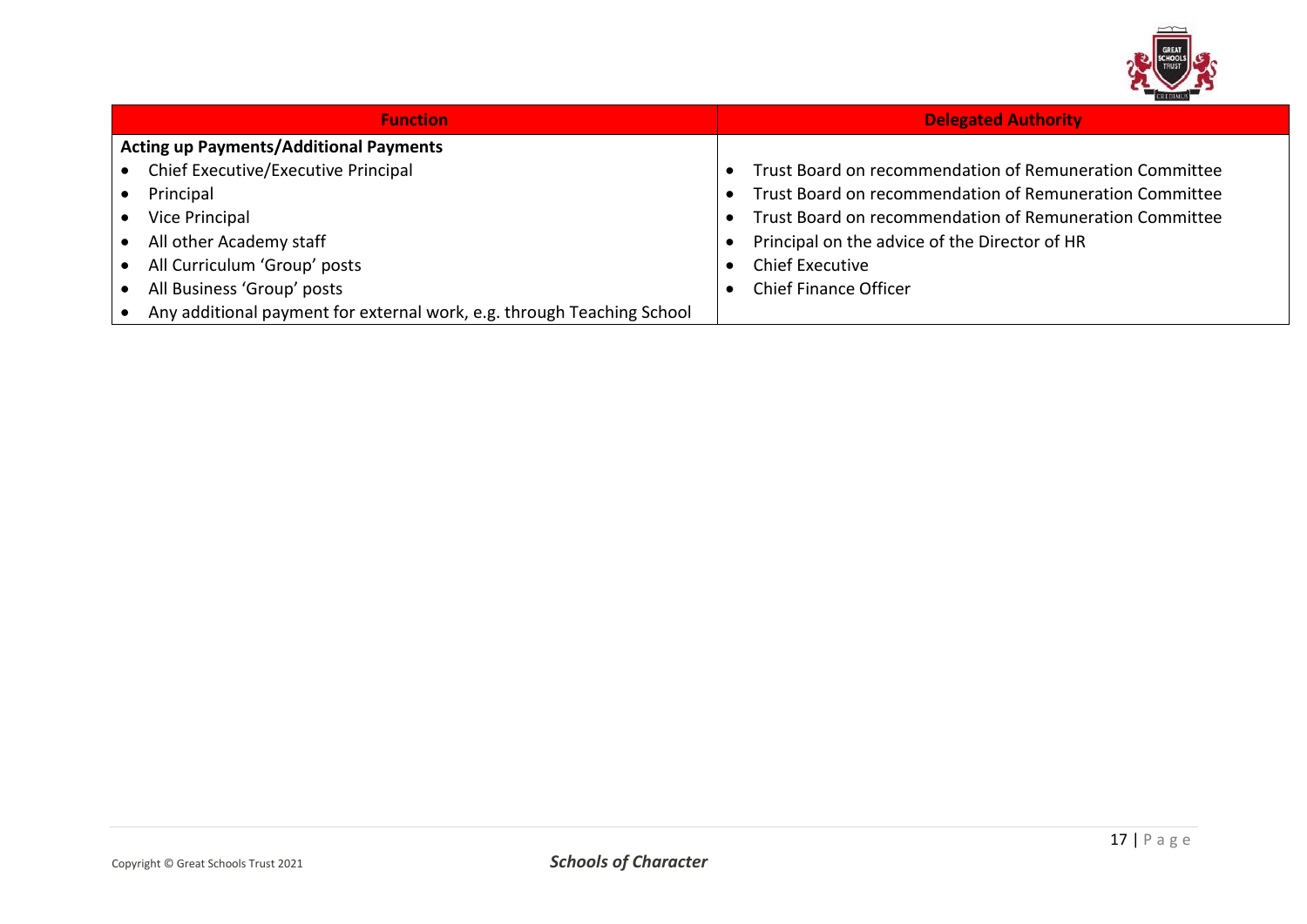

| <b>Function</b>                                                 | <b>Delegated Authority</b>                                           |
|-----------------------------------------------------------------|----------------------------------------------------------------------|
| <b>Performance Management</b>                                   |                                                                      |
| <b>Chief Executive</b>                                          | Chair of Board plus 1 other Board member                             |
| <b>Executive Principal</b>                                      | <b>Chief Executive</b>                                               |
| Finance Director, Director of Executive Services & Finance      | Chief Executive/Chief Operations & Strategic Officer                 |
| Director                                                        |                                                                      |
| Principal<br>$\bullet$                                          | Chief Executive and Executive Principal                              |
| <b>SLT</b><br>$\bullet$                                         | Chief Executive and Principal                                        |
| <b>Curriculum Directors</b>                                     | Chief Executive and Principal                                        |
| <b>Business Group Directors</b>                                 | Principal                                                            |
| All other Group posts                                           | In accordance with the list of agreed Reviewers approved by          |
| All other Academy posts                                         | the Academy Principal                                                |
|                                                                 |                                                                      |
| <b>Staffing restructures</b>                                    | Chief Executive, Executive Principal if appointed, HR, Principal and |
|                                                                 | Chair of Local Academy Council (working within financial             |
|                                                                 | parameters)                                                          |
| Re-grading/Re-designation/increase in hours                     |                                                                      |
| Salaries in excess of £55,000                                   | Board on the recommendation of the Executive Committee               |
| Group salaries below £55,000<br>$\bullet$                       | <b>Chief Executive</b><br>$\bullet$                                  |
| Academy posts below £55,000                                     | CEO, Executive Principal if appointed, Principal                     |
| Creation of permanent new posts with salary above £55,000       | Trust Board with salary recommendation from Executive Committee      |
| Creation of permanent new posts with salary between £20,000 and | Chief Executive with consultation with Trust Finance Committee       |
| £55,000                                                         |                                                                      |
| Creation of permanent new posts with salary below £20,000       | Executive Principal if appointed, Principal                          |
| Creation of temporary new posts of up to 1 year                 | Executive Principal if appointed, Principal                          |
| Revisions to Pay and Conditions                                 | <b>Trust Board</b>                                                   |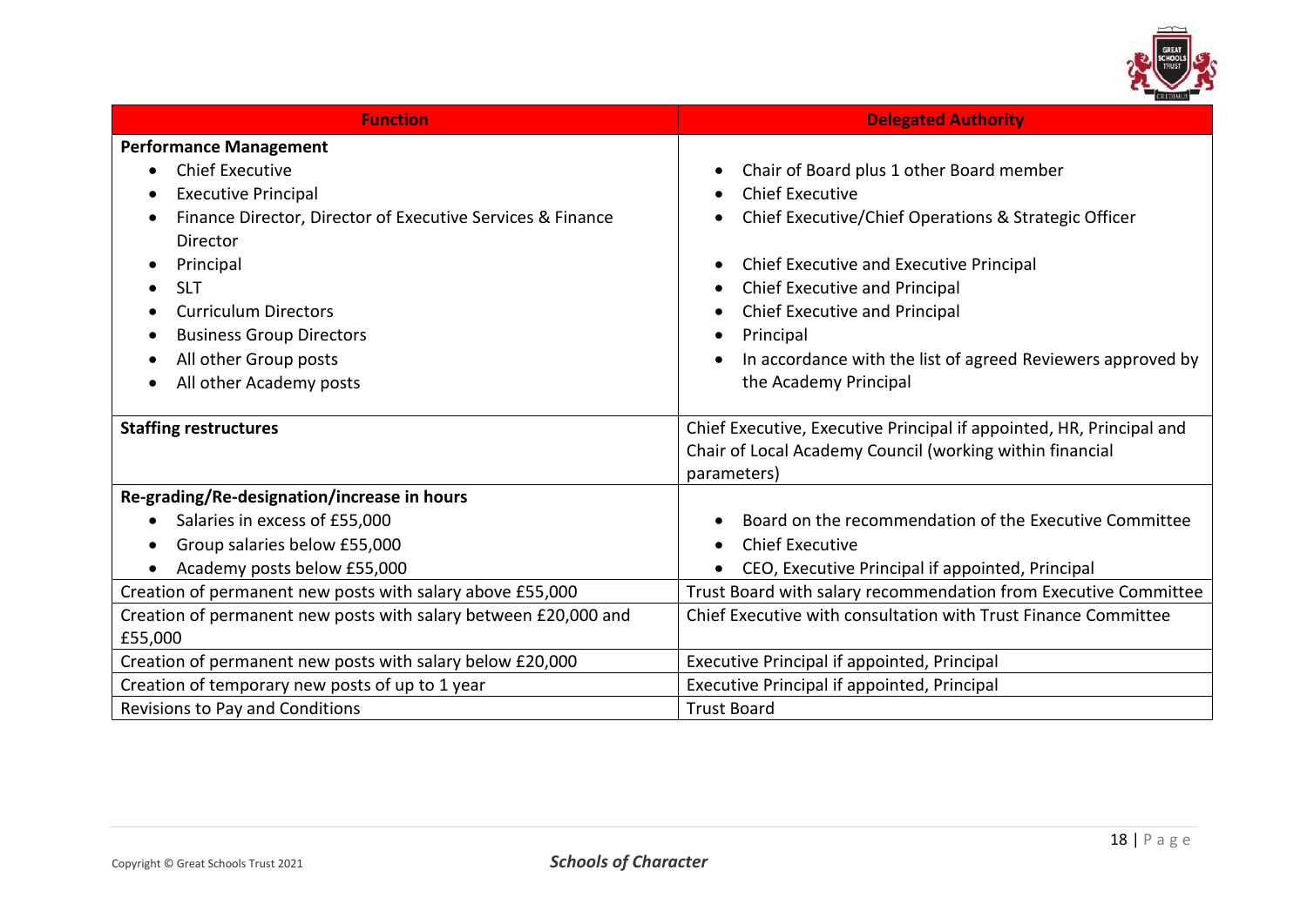

| <b>Function</b>                                                         | <b>Delegated Authority</b>                                              |
|-------------------------------------------------------------------------|-------------------------------------------------------------------------|
| Decision to make Redundancies                                           | Trust Board on recommendation from Local Academy Council, Chief         |
|                                                                         | <b>Executive and Director of HR</b>                                     |
| Authorisation of redundancy/early retirement payments                   | Chief Finance Officer or Director of HR so long as redundancies were    |
|                                                                         | approved by Board                                                       |
| Determination of Chief Executive's and Executive Principals ' pay range | Trust Board on recommendation from Remuneration Committee               |
| Determination of pay range for an individual with a salary in excess of | GST Board on recommendation from Remuneration Committee                 |
| £55,000                                                                 |                                                                         |
| Determination of pay range for an individual with a salary less than    | Chief Executive on the recommendation of the Director of HR             |
| £50,000                                                                 |                                                                         |
| Determination of pay progression of the Chief Executive                 | Trust Board (following performance management)                          |
| Determination of pay progression of Executive Principals and Principals | Chief Executive (following performance management) and reported         |
| within their pay grade                                                  | to Board                                                                |
| Determination of pay progression of members of Central Team             | Chief Executive (following performance management) and reported         |
|                                                                         | to Board                                                                |
| Determination of pay progression of SLT (Assistant Principal through to | Chief Executive, Executive Principal if appointed, Principal (following |
| Vice Principal and/or Associate Principal/Head of School) within their  | performance management) and reported to Board                           |
| pay grade                                                               |                                                                         |
| Determination of pay progression of teaching posts below SLT within     | Principal on agreement with Executive Principal if appointed,           |
| their pay grade (including Threshold)                                   | reported to the Local Academy Council on the basis of Performance       |
|                                                                         | Management                                                              |
| Administration of employment contracts, pay and conditions of services  | Director of HR (with reference to the Chief Executive, Executive        |
| (with the exception of previous delegated authorities)                  | Principal if appointed, Principal or Chief Finance Officer as           |
|                                                                         | appropriate)                                                            |

N.B – Any other delegated Authority not described above would need to be referred to the Trust Board for a decision The term 'Principal' will include Acting Principal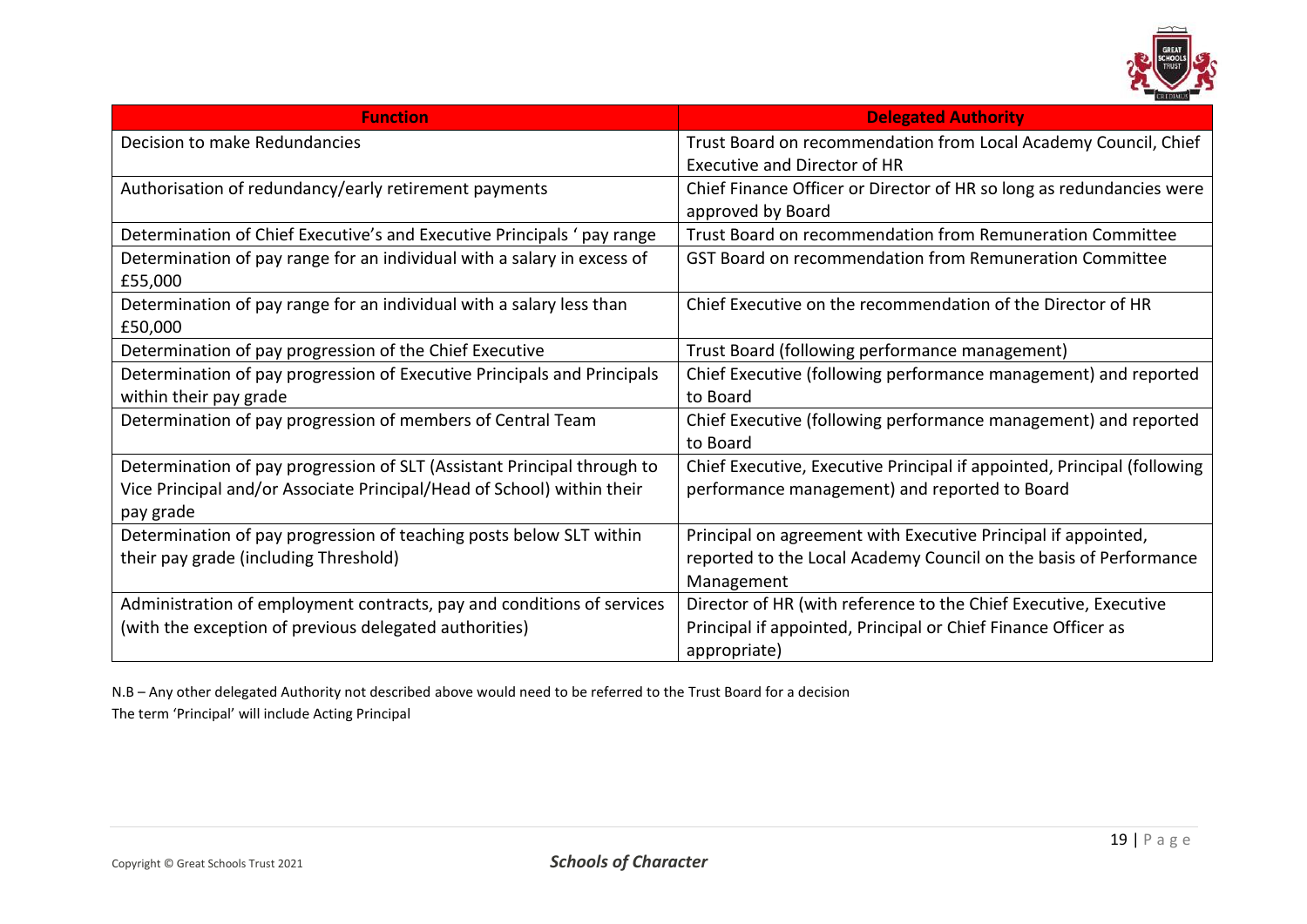

**Notes**